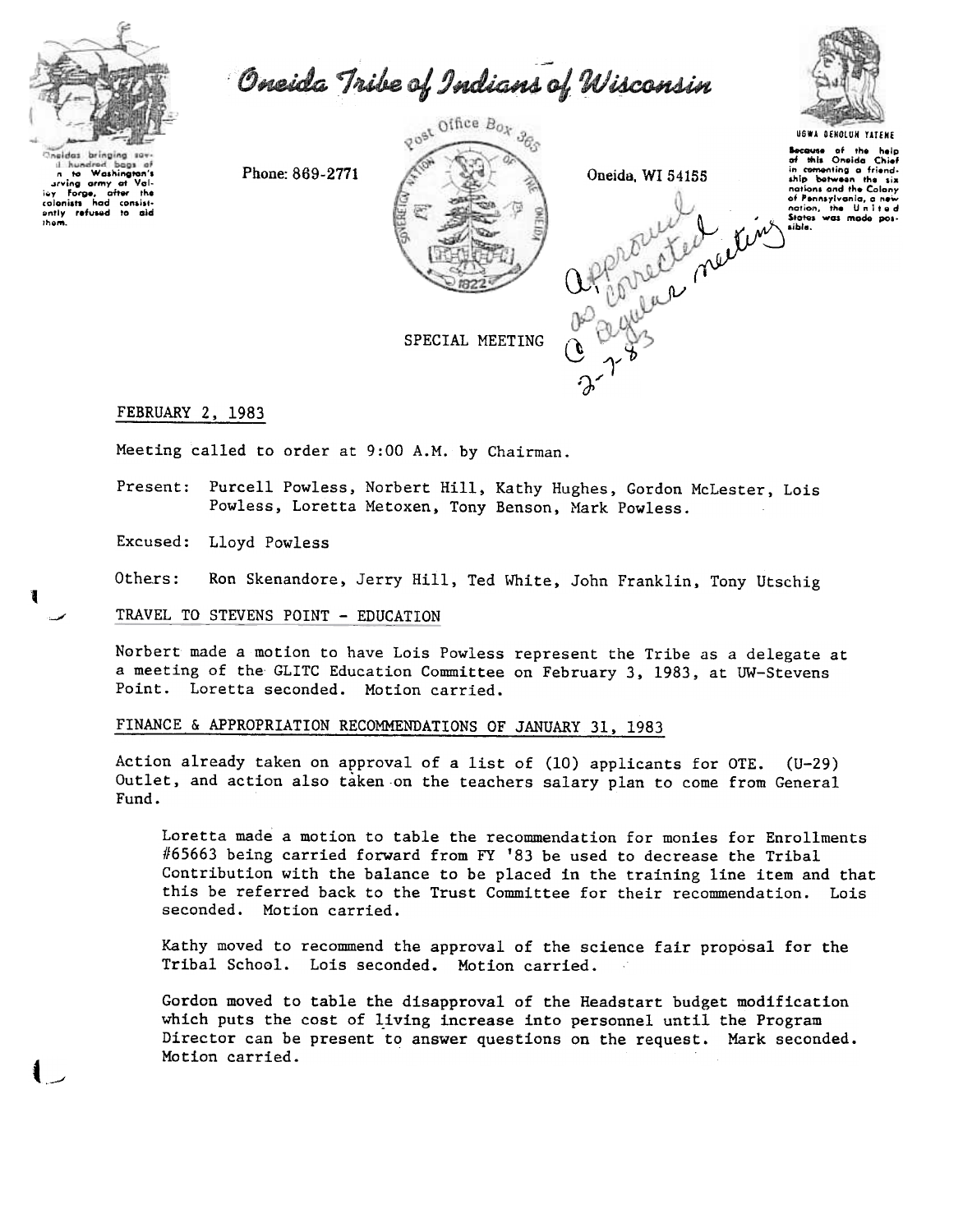Oneida Tribe" of.Indians of Wisconsin Special Meeting - February 2, 1983<br>Page 2

- (4) Loretta moved to approve of the cassettes budget  $#25283$  for the Language Program. Norbert seconded. Motion carried.
- (5) Lois moved to recommend approval of the Recreation request for electrical work at the building to come from the Recreation repairs & maintenance line item. Loretta seconded. Motion carried.

F & A recommended approval of the Weatherization & HIP over-expenditure to come from Che General Fund. Dick and Tony U. opposed the payback to the weatherization. They feel we should know what monies are available before we made payment. No action taken at this time.

Mark moved to recommend approval for submission of the Cannery proposal to the Presbyterian Hunger Program. Tony seconded. Motion carried.

10:15 A.M. Lloyd Powless arrived.

#### JOM/RON SKENANDORE

Ŧ

Loretta made a motion to table the JOM Agreement until the copies of the existing By-Laws are present with the Business Committee. Norbert seconded. Mark and Lois abstained. Motion carried.

10:45 Tony made a motion to recess. Gordon seconded. Motion carried

1:30 P.M. Meeting reconvened.

# METRO SERVICE - TED WHITE/JOHN FRANKLIN

Mark made a motion to extend the Metro contract for one year, and that within that 1 year period that a proposal or documenation be prepared to take a look at the feasibility of having our own rescue service and also that a study for six months be returned to the Business Committee along with the 6 months study from the Economic Developer. Tony seconded. Motion carried.

Mark made a motion to authorize the Health Center Director to recruit for a third Doctor. Gordon seconded. Next Wednesday Ted White will have documentation on the needs for a third Doctor. Motion carried.

2:20 P.M. Loretta Metoxen excused.

### INDIAN HEALTH SERVICE PUBLIC LAW

Lois made a motion to send the Lawyer (Jerry Hill) and Tony Benson along with the Health Center Director to attend the IHS meeting in Rhinelander concerning the PL and not serving the non-Indians. Norbert seconded. Motion carried.

#### SNOW DAY

Tony made a motion to dismiss the employees at  $2:00$  P.M. due to inclimate weather. Lois seconded. Motion carried.